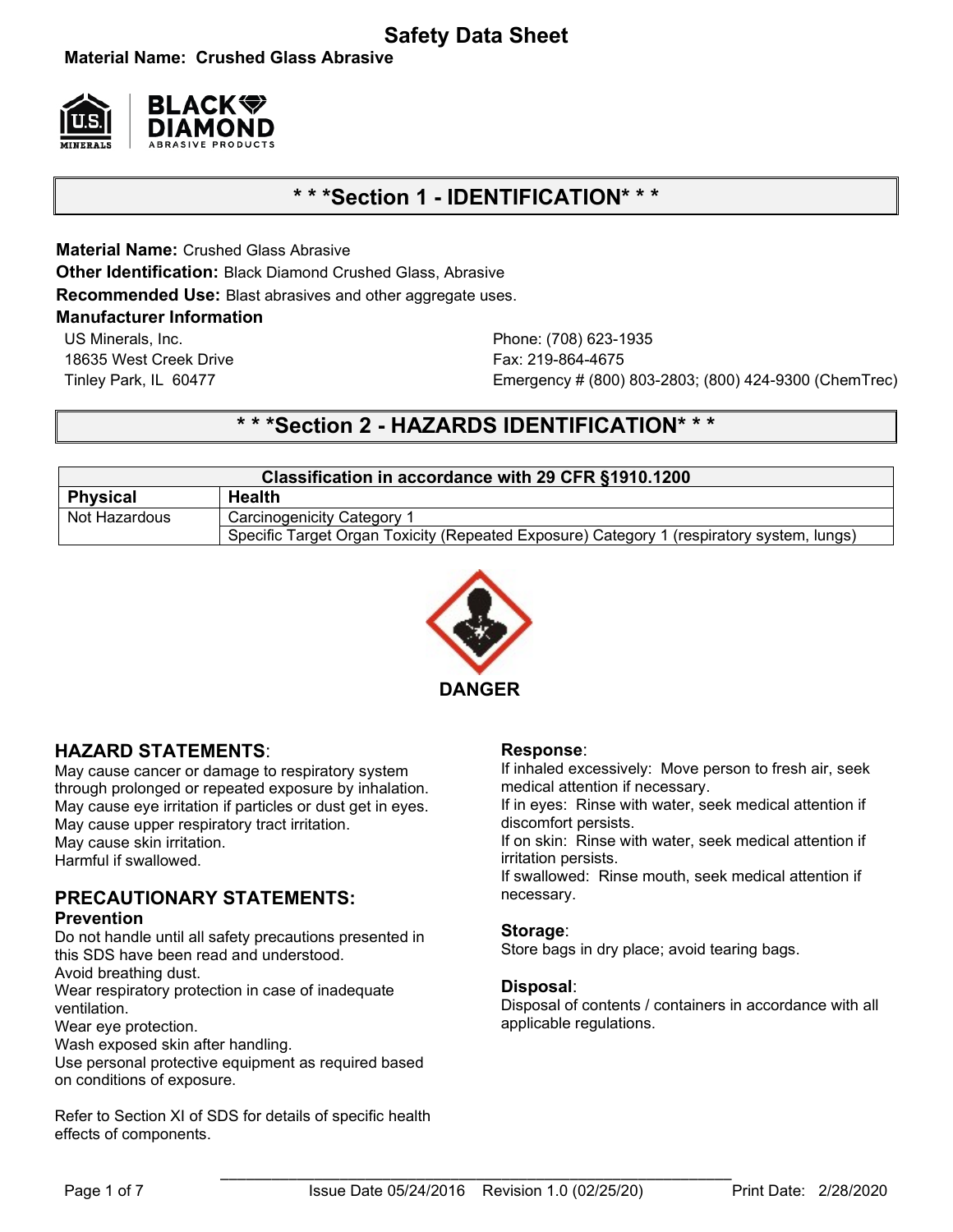# **\* \* \*Section 3 - COMPOSITION / INFORMATION ON INGREDIENTS\* \* \***

| <b>CASRN</b> | <b>Component</b>                   | Percent (% by wt.) |
|--------------|------------------------------------|--------------------|
| 61790-53-2   | Amorphous Silica (Silicon Dioxide) | $90 - 99$          |
| 1313-59-2    | Sodium Oxide                       | $5 - 10$           |
| 1305-78-8    | Calcium Oxide                      | $1 - 5$            |
| 1309-48-4    | Magnesium Oxide                    | $<$ 1              |
| 12136-45-7   | Potassium Oxide                    | $<$ 1              |
| 1309-37-1    | Iron oxide                         | $<$ 1              |
| 1344-28-1    | Aluminum Oxide                     | $<$ 1              |
| 14808-60-7   | Silica, Crystalline (Quartz)       | < 0.1              |
| 14464-46-1   | Silica, Crystalline (Cristobalite) | < 0.05             |

# **\* \* \*Section 4 - FIRST AID MEASURES\* \* \***

**Inhalation:** If discomfort, irritation, or respiratory related symptoms develop, remove to fresh air. Get medical attention, if needed.

**Skin:** If irritation occurs, wash skin with soap and water. Get medical attention if irritation persists.

**Eyes:** Remove contact lenses.Flush eyes with plenty of water. Do not rub eyes. If irritation persists, get medical attention.

**Ingestion**: If large amount is swallowed, rinse mouth. Do not induce vomiting. If gastrointestinal discomfort occurs or develops latter, get medical attention.

**Most Important Symptoms / Effects, Acute and Delayed:** Particulates may cause skin and eye irritation by mechanical abrasion. Inhalation of dust may cause respiratory tract irritation. Symptoms of inhalation exposure may include cough, sore throat, nasal congestion, sneezing, wheezing, and shortness of breath. Prolonged or repeated inhalation of respirable crystalline silica above occupational exposure limits may cause lung diseases, including silicosis and lung cancers.

**Indication of Immediate Medical Attention and Special Treatment**: Immediate medical attention is unlikely.

## **\* \* \*Section 5 - FIRE FIGHTING MEASURES\* \* \***

**Suitable Extinguishing Media:** Non-flammable or combustible. Use extinguishing agents appropriate for surrounding fire.

**Unsuitable Extinguishing Media:** None known.

**Specific Hazards Arising from the Chemical:** None known.

**Hazardous Combustion Products:** None known

**Special Protective Equipment and Precautions for Firefighters:** None required.Wear standard full protective firefighting gear including self-contained breathing apparatus (SCBA) for protection against possible exposure.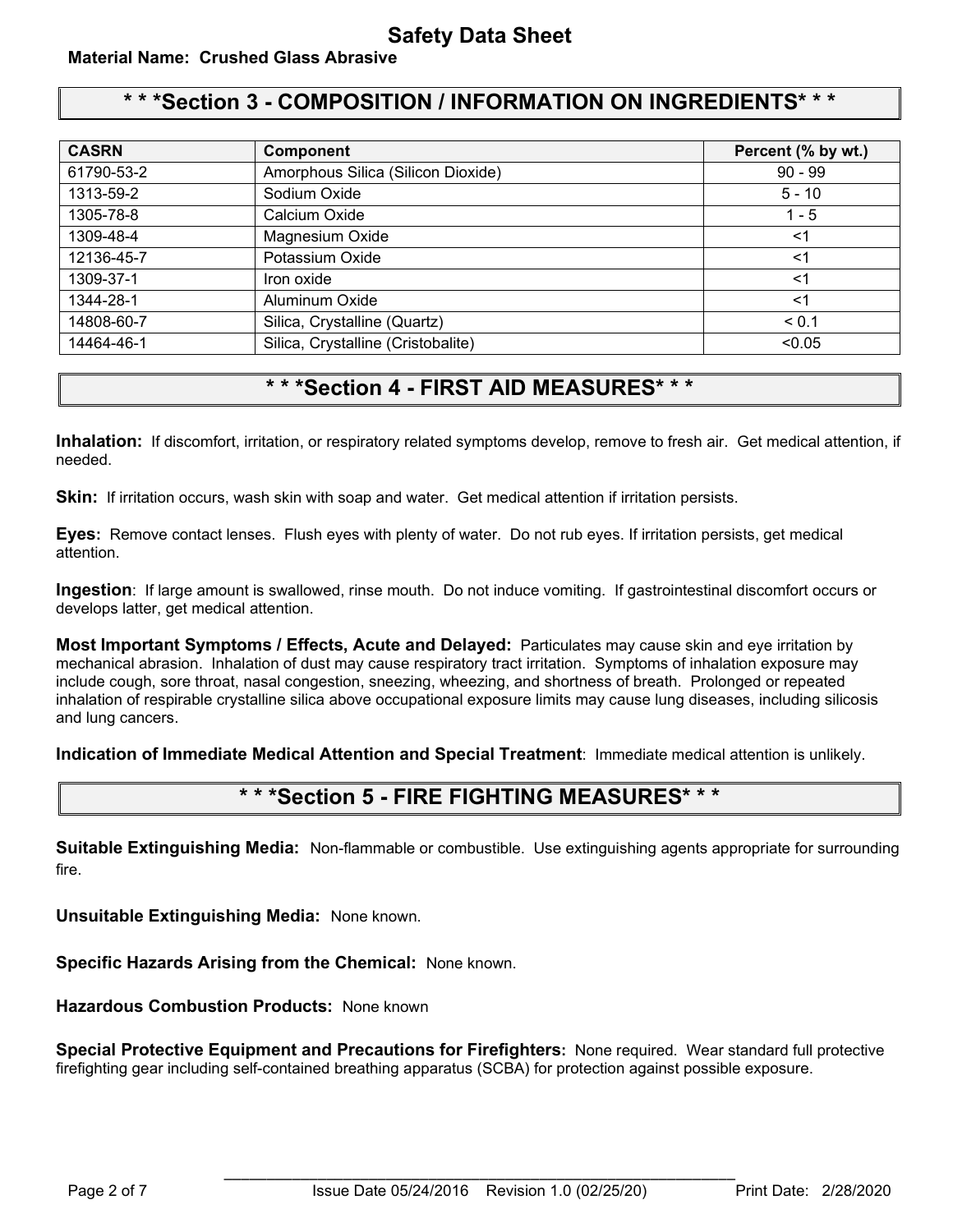### **Material Name: Crushed Glass Abrasive**

# **\* \* \*Section 6 - ACCIDENTAL RELEASE MEASURES\* \* \***

**Personal Precautions, Protective Equipment and Emergency Procedures:** Avoid generating airborne dust during clean-up. Wear personal protective clothing and equipment, see Section 8.

**Environmental Precautions:** Although this product as sold is not classified as an environmentally hazardous material, large or frequent spills may cause potential problems. No specific precautions. Avoid run off to waterways and sewers.

**Methods and Materials for Containment and Cleaning Up:** Collect spilled material in appropriate container for disposal. Avoid dry sweeping. Do not use compressed air to clean spilled material. Use HEPA filtered vacuum cleaning system or gently moisten before collecting with shovel and broom. Dispose of collected material in accordance with Federal, State, and local regulations; or recycle and use beneficially in other suitable applications.

## **\* \* \*Section 7 - HANDLING AND STORAGE\* \* \***

**Precautions for Safe Handling:** Avoid generating dust. Do not breathe dust. Do not rely on your sight to determine if dust is in the air. Respirable crystalline silica containing dust and other contaminants may be in the air without a visible dust cloud. Use adequate exhaust ventilation and dust collection to airborne dust concentrations (see Section 8).

Where necessary wear a respirator approved for crystalline silica containing dust and other components (see Section 3) when using, handling, storing or disposing of this product or bag. Maintain, clean, and fit test respirators in accordance with OSHA standard 29 CFR §1910.134.

Wash or vacuum clothing that has become dusty. Wash exposed skin after handling.

In accordance with OSHA's Hazard Communication Standard (29 CFR §1910.1200) familiarize your employees with this SDS and the information contained herein. State and local worker or community "right-to-know" laws and regulations should be strictly followed.

# **\* \* \* Section 8 - EXPOSURE CONTROLS / PERSONAL PROTECTION \* \* \***

### **Exposure Guidelines:**

|                     | <b>Occupational Exposure Limit (8-hour Time-Weighted Average)</b>      |                                         |                                         |  |
|---------------------|------------------------------------------------------------------------|-----------------------------------------|-----------------------------------------|--|
| <b>Component</b>    | <b>OSHA</b>                                                            | <b>NIOSH</b>                            | <b>ACGIH</b>                            |  |
| Silica, Crystalline | 0.05 mg/m <sup>3</sup> Respirable Dust                                 | 0.05 mg/m <sup>3</sup> Respirable Dust  | 0.025 mg/m <sup>3</sup> Respirable Dust |  |
| Silica, Amorphous   | None Established                                                       | None Established                        | None Established                        |  |
| Sodium Oxide        | None Established                                                       | None Established                        | None Established                        |  |
| Calcium Oxide       | 5 mg/m $3$                                                             | 2 mg/m $3$                              | $2 \text{ mg/m}^3$                      |  |
| Magnesium Oxide     | 15 mg/m <sup>3</sup> Total Dust/Fume                                   | None Established                        | 10 mg/m $3$ Inhalable                   |  |
| Potassium Oxide     | None Established                                                       | None Established                        | None Established                        |  |
| Iron oxide          | 10 mg/m $3$ Fume                                                       | 5 mg/m <sup>3</sup> Total Dust and Fume | 5 mg/m <sup>3</sup> Respirable Dust     |  |
| Aluminum oxide      | 15 mg/m <sup>3</sup> Total Dust<br>5 mg/m <sup>3</sup> Respirable Dust | None Established                        | None Established                        |  |

**Appropriate Engineering Controls:** Use adequate general or local exhaust ventilation to maintain exposure concentrations below applicable exposure limits listed above.

**Respiratory Protection:** If not possible to reduce airborne exposure levels to applicable exposure limits with ventilation, use the table below to assist in selecting a respirator to reduce exposures below the applicable exposure limit.

Following table is part of NIOSH Respirator Selection Logic, 2004, Chapter III, Table 1, "*Particulate Respirators*". Full document is at www.cdc.gov/niosh/npptl/topics/respirators; user of this SDS is directed to that site for information concerning respirator selection and use. Assigned protection factor (APF) is the maximum anticipated level of protection provided by each type of respirator worn in accordance with an effective Respiratory Protection Program.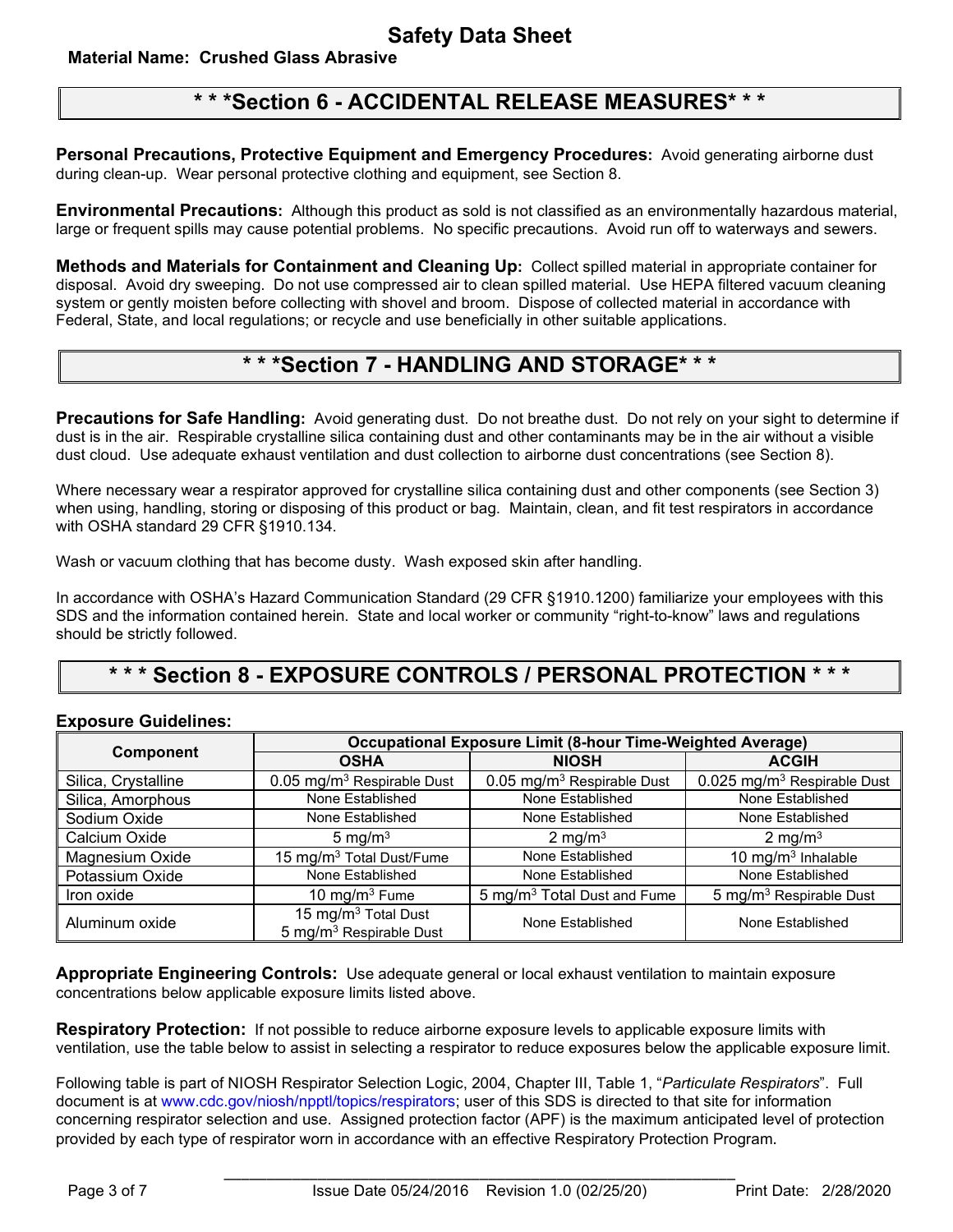# **Safety Data Sheet**

**Material Name: Crushed Glass Abrasive**

| <b>Assigned</b><br><b>Protection Factor</b>                                                                                           | <b>Type of Respirator</b><br>(Use only NIOSH-certified respirators)                                                      |  |  |  |
|---------------------------------------------------------------------------------------------------------------------------------------|--------------------------------------------------------------------------------------------------------------------------|--|--|--|
|                                                                                                                                       | Any air-purifying elastomeric half-mask respirator equipped with appropriate type of<br>particulate filter. <sup>2</sup> |  |  |  |
| 10                                                                                                                                    | Appropriate filtering facepiece respirator. 2,3,                                                                         |  |  |  |
|                                                                                                                                       | Any air-purifying full facepiece respirator equipped with appropriate type of particulate filter. $2$                    |  |  |  |
|                                                                                                                                       | Any negative pressure (demand) supplied-air respirator equipped with a half-mask.                                        |  |  |  |
| 25                                                                                                                                    | Any powered air-purifying respirator equipped with a hood or helmet and a high efficiency                                |  |  |  |
|                                                                                                                                       | (HEPA) filter.                                                                                                           |  |  |  |
|                                                                                                                                       | Any continuous flow supplied-air respirator equipped with a hood or helmet.                                              |  |  |  |
|                                                                                                                                       | Any air-purifying full facepiece respirator equipped with N-100, R-100, or P-100 filter(s).                              |  |  |  |
|                                                                                                                                       | Any powered air-purifying respirator equipped with a tight-fitting facepiece (half or full                               |  |  |  |
| 50                                                                                                                                    | facepiece) and a high-efficiency filter.                                                                                 |  |  |  |
|                                                                                                                                       | Any negative pressure (demand) supplied-air respirator equipped with a full facepiece.                                   |  |  |  |
|                                                                                                                                       | Any continuous flow supplied-air respirator equipped with a tight-fitting facepiece (half or full).                      |  |  |  |
|                                                                                                                                       | Any negative pressure (demand) self-contained respirator equipped with a full facepiece.                                 |  |  |  |
| 1,000                                                                                                                                 | Pressure-demand supplied-air respirator equipped with a half-mask.                                                       |  |  |  |
|                                                                                                                                       | 1. Protection offered by a respirator is contingent upon (1) respirator user adhering to complete program requirements   |  |  |  |
|                                                                                                                                       | (such as the ones required by OSHA in 29 CFR §1910.134), (2) use of NIOSH-certified respirators in their approved        |  |  |  |
| $ $ configuration, and (3) individual fit testing to rule out those respirators that cannot achieve a good fit on individual workers. |                                                                                                                          |  |  |  |
| 2. Appropriate means that the filter medium will provide protection against the particulate in question.                              |                                                                                                                          |  |  |  |
| 3. An APF of 10 can only be achieved if the respirator is qualitatively or quantitatively fit tested on individual workers.           |                                                                                                                          |  |  |  |

**Skin protection:** Maintain good personal hygiene; thoroughly wash hands, face, and other skin contact area. Use gloves if manually handling the product.

**Eye Protection:** Safety glasses with side shields or goggles recommended if eye contact is anticipated.

# **\* \* \*Section 9 - PHYSICAL AND CHEMICAL PROPERTIES\* \* \***

| <b>Physical State:</b> Coarse; solid            |                                     |                                                      | <b>Appearance:</b> Dark granular solid         |
|-------------------------------------------------|-------------------------------------|------------------------------------------------------|------------------------------------------------|
|                                                 | <b>Odor:</b> No characteristic odor | <b>Odor Threshold:</b> Not available                 |                                                |
|                                                 | <b>pH:</b> Not available            | <b>Melting Point / freezing point:</b> Not available |                                                |
| <b>Boiling Point:</b> Not applicable            |                                     |                                                      | <b>Flash Point:</b> Not applicable             |
|                                                 | <b>Flammability:</b> Not applicable | Vapor Pressure: Not applicable                       |                                                |
| <b>Upper Explosive Limit (%)</b> Not applicable |                                     | <b>Lower Explosive Limit (%)</b> Not applicable      |                                                |
| <b>Vapor Density (air = 1):</b> Not applicable  |                                     | <b>Evaporation Rate</b> Not applicable               |                                                |
| Specific Gravity (water = 1): $\ge 1$           |                                     |                                                      | <b>Water Solubility:</b> Practically insoluble |

# **\* \* \*Section 10 - STABILITY AND REACTIVITY\* \* \***

**Reactivity:** Not reactive under normal conditions of use.

**Chemical Stability:** Stable at normal temperatures and pressure.

**Possibility of Hazardous Reactions:** No dangerous reaction known under conditions of normal use.

**Conditions to Avoid:** Avoid generation of dust.

**Incompatible Materials:** Strong oxidizing agents; e.g., perchloric acid. Strong acids; e.g., hydrochloric acid.

**Hazardous Decomposition Products:** Not applicable.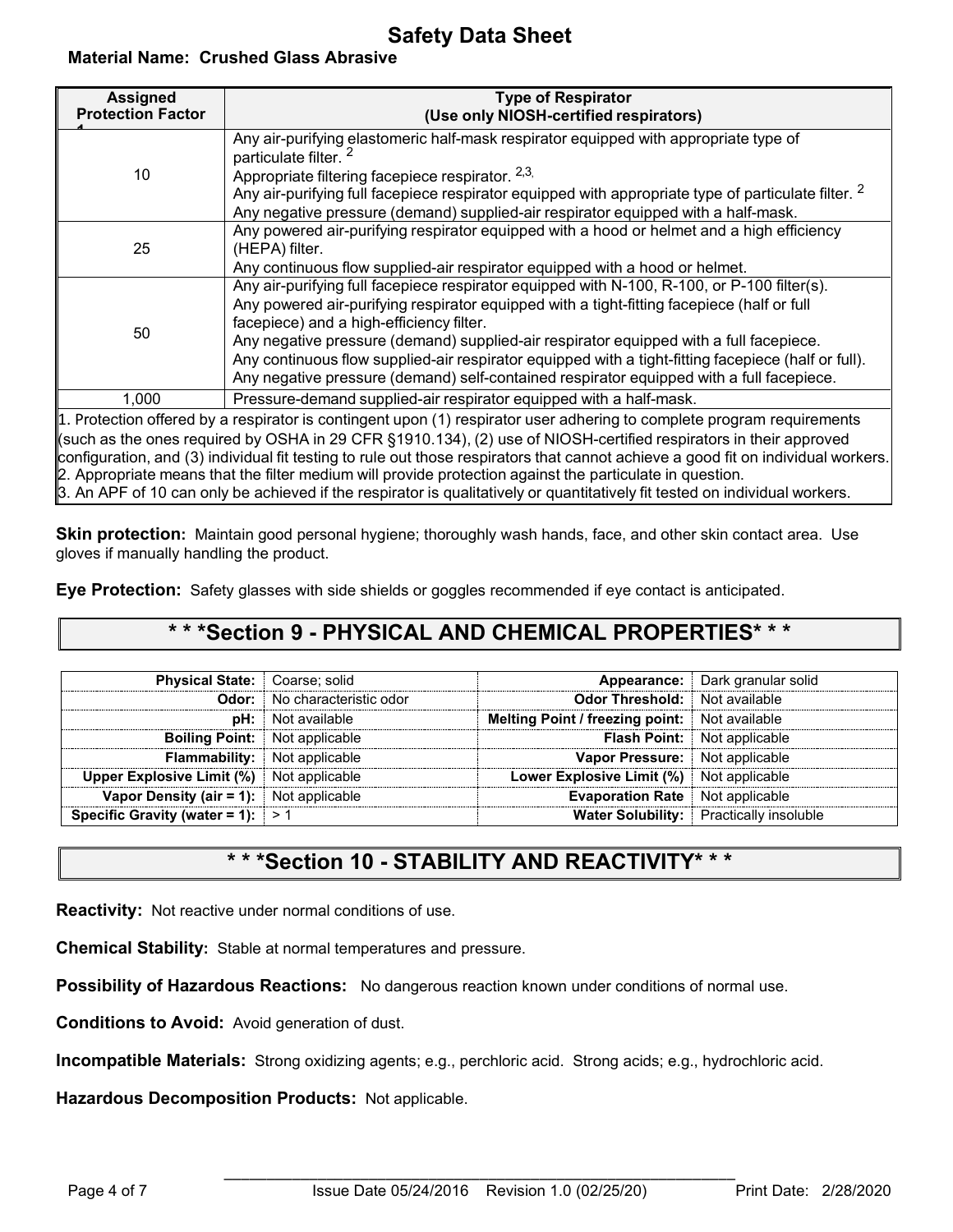### **Material Name: Crushed Glass Abrasive**

# **\* \* \*Section 11 - TOXICOLOGICAL INFORMATION\* \* \***

**Respirable Crystalline Silica:** Prolonged inhalation of respirable crystalline silica may cause lung disease (silicosis and lung cancer) and other health effects as indicated below.

**SILICOSIS**: Silicosis can exist in serval forms, chronic (or ordinary), accelerated, or acute.

*Chronic or Ordinary Silicosis* is the most common form of silicosis, and can occur after many years (10 to 20 or more) of prolonged repeated inhalation of relatively low levels of airborne respirable crystalline silica dust. It is further defined as either simple or complicated silicosis. Simple silicosis is characterized by lung lesions (shown as radiographic opacities) less than 1 centimeter in diameter, primarily in the upper lung zones. Often, simple silicosis is not associated with symptoms, detectable changes in lung function or disability. Simple silicosis may be progressive and may develop into complicated silicosis or progressive massive fibrosis (PMF). Complicated silicosis or PMF is characterized by lung lesions (shown as radiographic opacities) greater than 1 centimeter in diameter. Complicated silicosis or PMF symptoms, if present, are shortness of breath and cough. Complicated silicosis or PMF may be associated with decreased lung function and may be disabling. Advanced complicated silicosis or PMF can result in heart disease secondary to the lung disease (cor pumonale).

*Accelerated Silicosis* can occur with prolonged repeated inhalation of high concentrations of respirable crystalline silica over a relatively short period; the lung lesions can appear within five years of initial exposure. Progression can be rapid. Accelerated silicosis is similar to chronic or ordinary silicosis, except that lung lesions appear earlier and progression is more rapid.

*Acute Silicosis* can occur after the repeated inhalation of very high concentrations of respirable crystalline silica over a short time period, sometimes as short as a few months. The symptoms of acute silicosis include progressive shortness of breath, fever, cough, weakness and weight loss. Acute silicosis is fatal.

#### **CANCER:**

IARC - The International Agency for Research on Cancer ("IARC") concluded that "crystalline silica in the form of quartz or cristobalite dust is *carcinogenic to humans (Group 1)".* For further information on the IARC evaluation, see IARC Monographs on the Evaluation of Carcinogenic Risks to Humans, Volume 100C,"A Review of Human Carcinogens: Arsenic, Metals, Fibres and Dusts " (2011).

NTP – National Toxicology Program (NTP) classifies "Silica, Crystalline (respirable size)" as Known to be a human carcinogen.

#### **AUTOIMMUNE DISEASES:**

Several studies have reported excess cases of several autoimmune disorders -- scleroderma, systemic lupus erythematosus, rheumatoid arthritis -- among silica-exposed workers.

#### **TUBERCULOSIS:**

Individuals with silicosis are at increased risk to develop pulmonary tuberculosis, if exposed to tuberculosis bacteria. Individuals with chronic silicosis have a three-fold higher risk of contracting tuberculosis than similar individuals without silicosis.

#### **KIDNEY DISEASE:**

Several studies have reported excess cases of kidney diseases, including end stage renal disease, among silicaexposed workers. For additional information on the subject, the following may be consulted: "Kidney Disease and Silicosis", Nephron, Volume 85, pp. 14-19 (2000).

#### **NON-MALIGNANT RESPIRATORY DISEASES**

The reader is referred to Section 3.5 of the NIOSH Special Hazard Review cited below for information concerning the association between exposure to crystalline silica and chronic bronchitis, emphysema and small airways disease. There are studies that disclose an association between dusts found in various mining occupations and non-malignant respiratory diseases, particularly among smokers. It is unclear whether the observed associations exist only with underlying silicosis, only among smokers, or result from exposure to mineral dusts generally (independent of the presence or absence of crystalline silica, or the level of crystalline silica in the dust).

### **Sources of information**:

The NIOSH Hazard Review - Occupational Effects of Occupational Exposure to Respirable Crystalline Silica published in April 2002 summarizes and discusses the medical and epidemiological literature on the health risks and diseases associated with occupational exposures to respirable crystalline silica. The NIOSH Hazard Review is available through the NIOSH web site, www.cdc.gov/niosh/topics/silica.

OSHA published summary of respirable crystalline silica health effects in Federal Register (9/12/2013): [www.federalregister.gov/articles/2013/09/12/2013-20997/occupational-exposure-to-respirable-crystalline-silica.](http://www.federalregister.gov/articles/2013/09/12/2013-20997/occupational-exposure-to-respirable-crystalline-silica)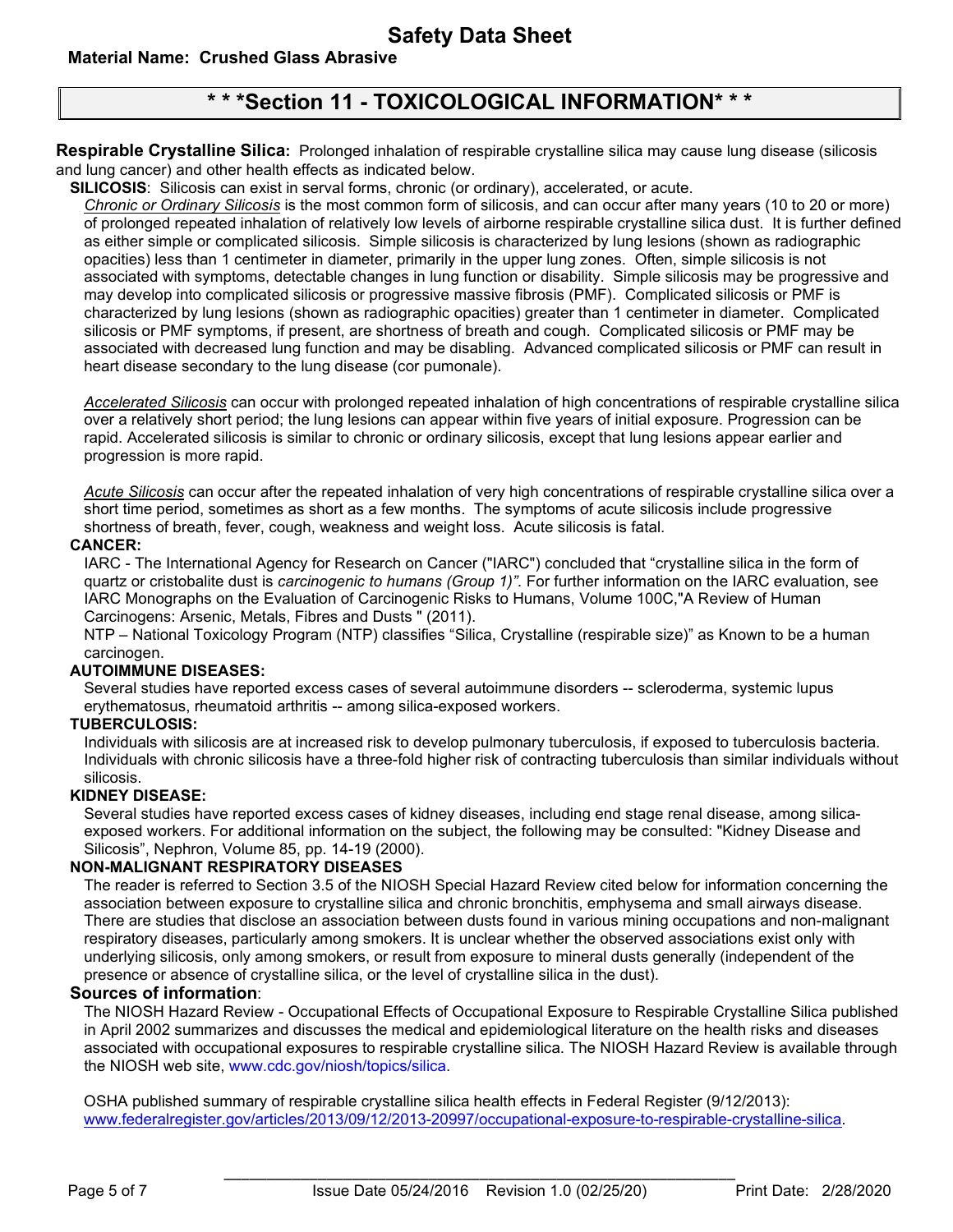## **Safety Data Sheet**

### **Material Name: Crushed Glass Abrasive**

### **Aluminum Oxide**

*Exposure route*: Inhalation, ingestion, eye/skin contact.

*Target organs*: Respiratory system, gastrointestinal system, eyes, skin.

*Acute effect:* Inhalation or ingestion of high concentrations of this substance may cause gastrointestinal and/or upper respiratory tract irritation. Eye and skin irritant.

*Chronic effect/carcinogenicity:* Aluminum oxide is not classifiable as a human carcinogen. On occasion workers chronically exposed to aluminum-containing dusts or fumes have developed severe pulmonary reactions including fibrosis, emphysema and pneumothorax. Long-term exposure may have effects on the central nervous system.

### **Amorphous Silica**

*Exposure route*: Inhalation.

*Target organs*: Respiratory system.

*Acute effect:* Inhalation or ingestion of high concentrations of this substance may cause gastrointestinal and/or upper respiratory tract irritation.

*Chronic effect/carcinogenicity:* Amorphous silica is not classifiable as a human carcinogen.

#### **Calcium Oxide**

*Exposure route*: Inhalation, ingestion.

*Target organs*: Respiratory system, gastrointestinal system, eyes, skin

*Acute effect:* Substance is corrosive to the eyes, the skin and the respiratory tract. The effects may be delayed. *Chronic effect/carcinogenicity:* Calcium oxide is not classifiable as a human carcinogen. Repeated or prolonged contact with skin may cause dermatitis. Lungs may be affected by repeated or prolonged exposure to dust particles. The substance may cause ulceration and perforation of the nasal septum.

#### **Iron Oxide**

*Exposure route*: Inhalation, ingestion, skin.

*Target organs*: Respiratory system, skin, eyes, neurological system.

*Acute effect:* Major findings: stupor, shock, acidosis, hematemesis, bloody diarrhea or coma. Minor findings: vomiting, diarrhea, mild lethargy. Benign pneumoconiosis with X-ray shadows indistinguishable from fibrotic pneumoconiosis. Experimental work in animals exposed by intratracheal injection or by inhalation to iron oxide mixed with less than 5% silica has shown no evidence of fibrosis produced in lung tissue.

*Chronic effect/carcinogenicity*: Irritability, nausea or vomiting, and normocytic anemia. When exposed to levels greater than 50 to 100 milligram per day, it can result in pathological deposition of iron in body tissues causing fibrosis of the pancreas, diabetes mellitus, and liver cirrhosis. Workers exposed to iron oxide fume and silica may develop "mixed dust pneumoconiosis." Not classifiable as human carcinogen.

#### **Magnesium Oxide**

*Exposure route*: inhalation.

*Target organs*: respiratory system.

*Acute effect*: Substance irritates the eyes and the nose. Inhalation of fume may cause metal fever. *Chronic effect/carcinogenicity*: Substance not classifiable as human carcinogen.

# **\* \* \*Section 12 - ECOLOGICAL INFORMATION\* \* \***

**Ecotoxicity:** Product is not classified as environmentally hazardous.

**Persistence and Degradability:** No data available for this product.

**Bioaccumulative Potential:** Product is not bioaccumulating.

**Mobility in Soil:** No data available for this product.

**Other Adverse Effects:** No data available for this product.

# **\* \* \*Section 13 - DISPOSAL CONSIDERATIONS\* \* \***

**Disposal Methods:** Collect and reuse clean materials. Discard any product, residue, disposable container or liner in full compliance with Federal, state, and local regulations.

The above applies to U.S. Minerals product only as sold. The product may be contaminated during use and it is the responsibility of the user to assess the appropriate disposal method in that situation.